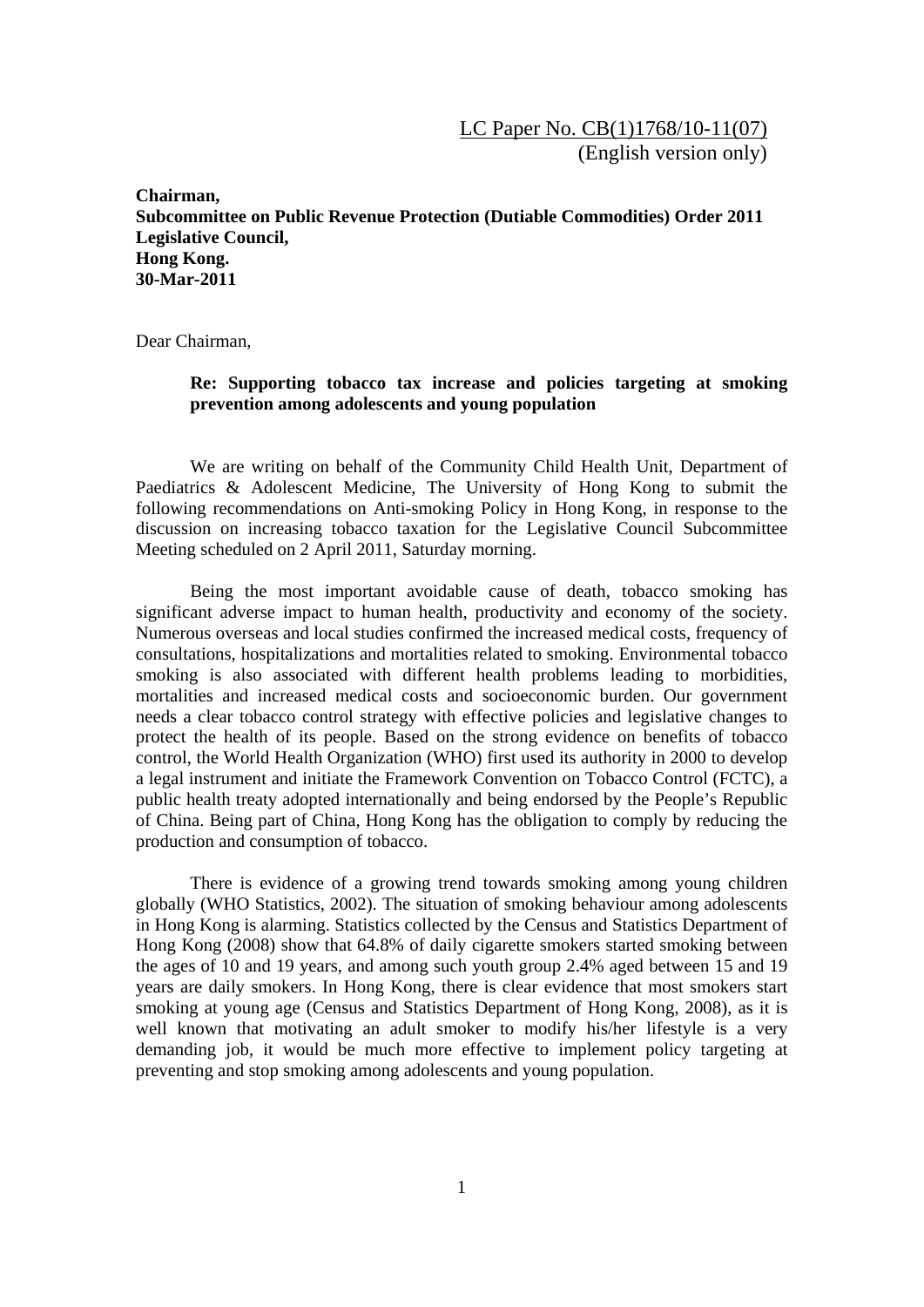Tobacco consumption increased in the period 2001-2009, when the taxation in Hong Kong remained static. Following the 50% tobacco tax increase in Jan 2009, immediate effect was shown on seven-fold increase of calls to the smoke quite hotline in the following months. **With the previous success in reducing smoking prevalence after increasing tobacco tax in Hong Kong, the government should further increase taxation to a level of 75-80% of retail price (current taxation level is 61-66%) for the sake of public health and interest.** 

In view of the significant adverse impact of smoking on child health and the importance of preventing smoking among adolescents, we would like to have the following recommendations:

- **1) Increasing tobacco taxation to at least 70% of retail price at current stage and further increase to 75-80% of retail price in coming 2 years.**
- **2) Legislation against smoking in vehicles and in living, recreation and working area with young children and pregnant women in order to protect the most vulnerable children and fetus from avoidable health harms**
- **3) To increase treatment facilities for children and adolescents by introducing new smoking cessation service in form of adolescent health clinics, internet and phone counselling services for young smokers.**
- **4) Legislation to achieve more stringent control on marketing and tobacco promotion. The government should ban all brand extension, especially those aims to promote brands to young people on non-tobacco products, restrict cigarette display at point of sale, enforce plain packaging of all tobacco products and a new set of packet health warnings to replace the existing ones used since 2006.**
- **5) To enforce the tobacco control legislation, the government needs far more tobacco control officers, a legal onus on restaurants, bars and workplace managers to enforce tobacco control laws, and there must be adequate penalties.**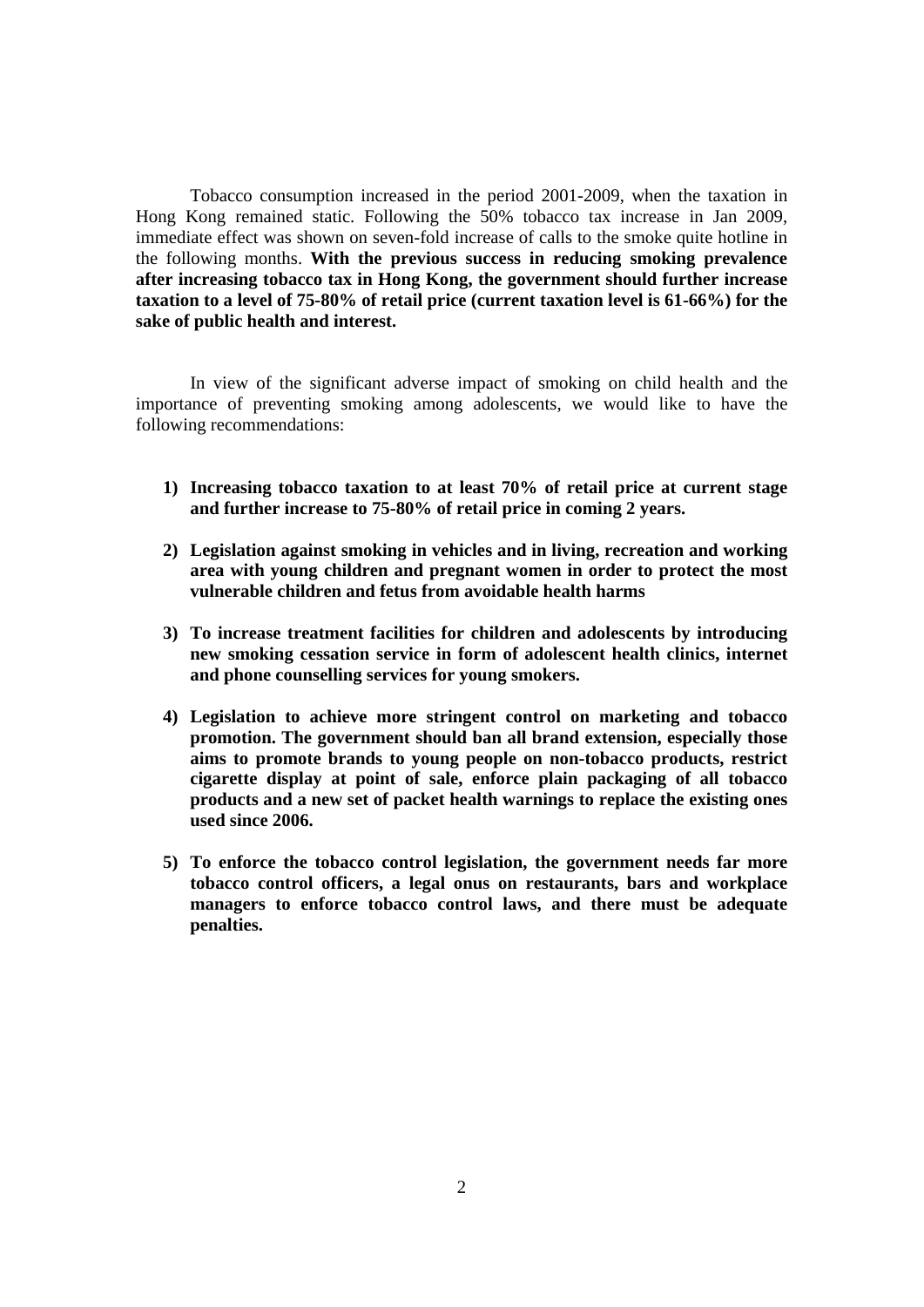A detailed **'Letter of Recommendations - The need of policies and legislative changes for tobacco control in Hong Kong'** is also attached.

Yours faithfully,

| Dr Patrick Ip,  | Dr Chun-bong Chow,      | Dr So-lun Lee |
|-----------------|-------------------------|---------------|
| Dr Anita Tsang, | <b>Prof Yu-lung Lau</b> |               |

**Community Child Health Unit,** 

**Department of Paediatrics & Adolescent Medicine,** 

**The University of Hong Kong**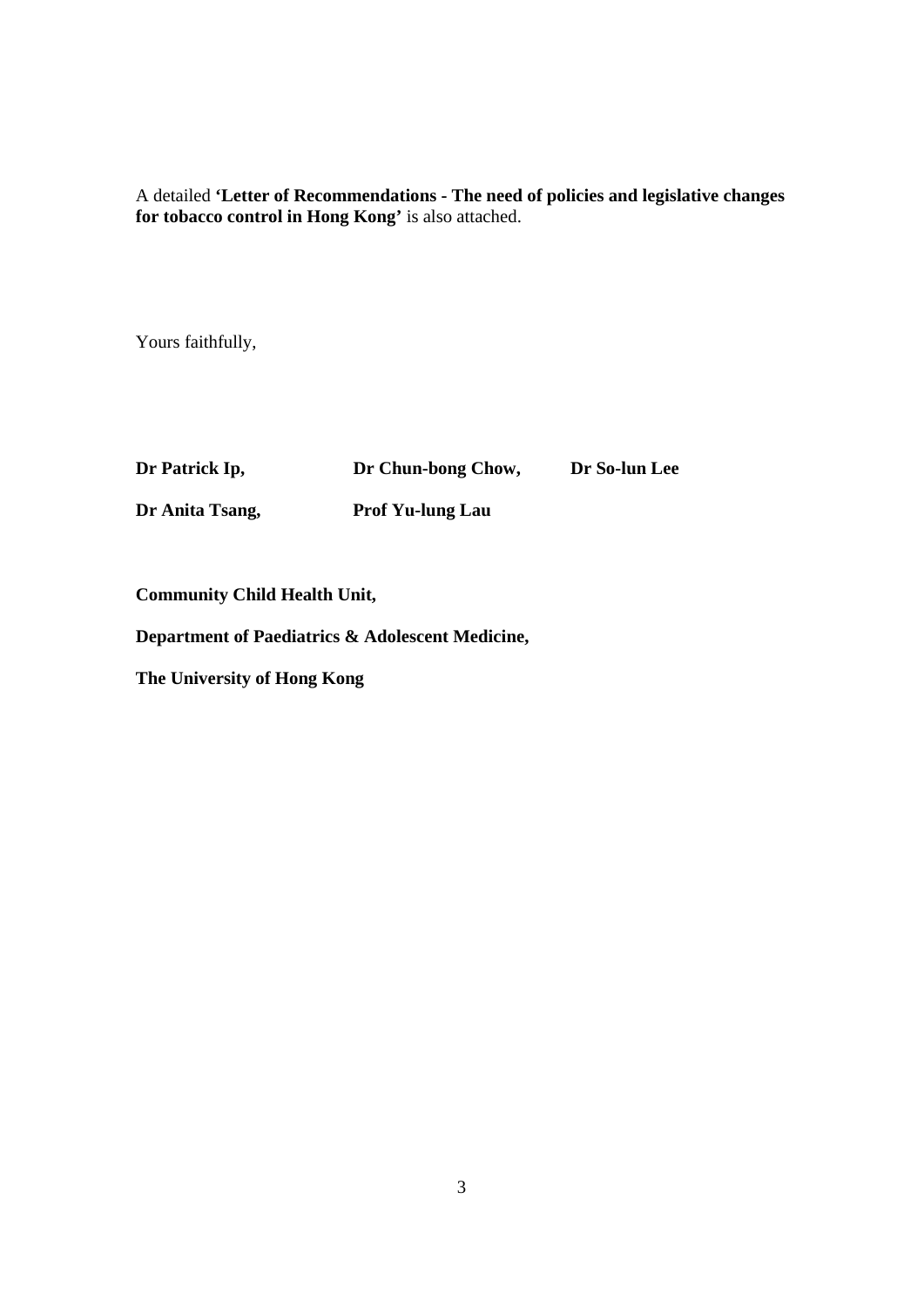## **Letter of Recommendations to Legislative Council – The need of policies and legislative changes for tobacco control in Hong Kong**

**Dr. Patrick Ip Dr. Chun-bong Chow Dr. So-lun Lee Dr. Anita Tsang Miss Ivy Chiu Mr. Wilfred Wong Prof. Yu-lung Lau** 

## **Community Child Health Unit, Department of Paediatrics and Adolescent Medicine, The University of Hong Kong**

Being the most important avoidable cause of death, tobacco smoking has significant adverse impact to human health, productivity and economy of the society. Numerous studies confirmed the increased medical costs, frequency of consultations, hospitalizations and mortalities related to smoking<sup>1-4</sup>. A local study showed that smoking is responsible for around 6,920 lives and 5.3 billion dollars economic lost every year<sup>5</sup>. Environmental tobacco smoking is also associated with different health problems leading to morbidities, mortalities and increased medical costs and socioeconomic burden<sup>6</sup>. Hence the government needs a clear anti-tobacco strategy with effective policies and legislative changes to protect the health of its people. Based on the strong evidence on benefits of tobacco control<sup>7</sup>, the World Health Organization(WHO) first used its authority in 2000 to develop a legal instrument and initiate the Framework Convention on Tobacco Control(FCTC), a public health treaty adopted internationally and being endorsed by the People's Republic of China<sup>8,9</sup>. Being part of China, Hong Kong has the obligation to comply by reducing the production and consumption of tobacco. Effective measures such as  $\overrightarrow{WHO}$ 's "MPOWER" tobacco control policies<sup>10</sup> (include tobacco tax, legislation, public education, health warning and treatment service) have been adopted by the government.

Smoking is an important public health issue worldwide. There is evidence of a growing trend towards smoking among young children globally<sup>11</sup>. The situation of smoking behaviour among adolescents in Hong Kong is alarming. Statistics collected by the Census and Statistics Department of Hong  $Kong<sup>12</sup>$  show that 64.8% of daily cigarette smokers started smoking between the ages of 10 and 19 years, and among such youth group 2.4% aged between 15 and 19 years are daily smokers. One of the reasons is that many health-risk behaviors, such as cigarette-smoking, unprotected sex and excessive alcohol consumption, are acquired during adolescence and can be tracked into adulthood, thereby affecting not only current health but also health in later life<sup>13</sup>. Children who grow up in contact with smokers, in their family, peer groups and role models, are more likely to become smokers themselves. The estimation of the practical significance of that effect, demonstrating that children who grow up with a parent or other household member who smokes are about twice as likely to become smokers themselves<sup>14</sup>. Early initiation of smoking is a serious public health issue, adolescents who start smoking as teenagers are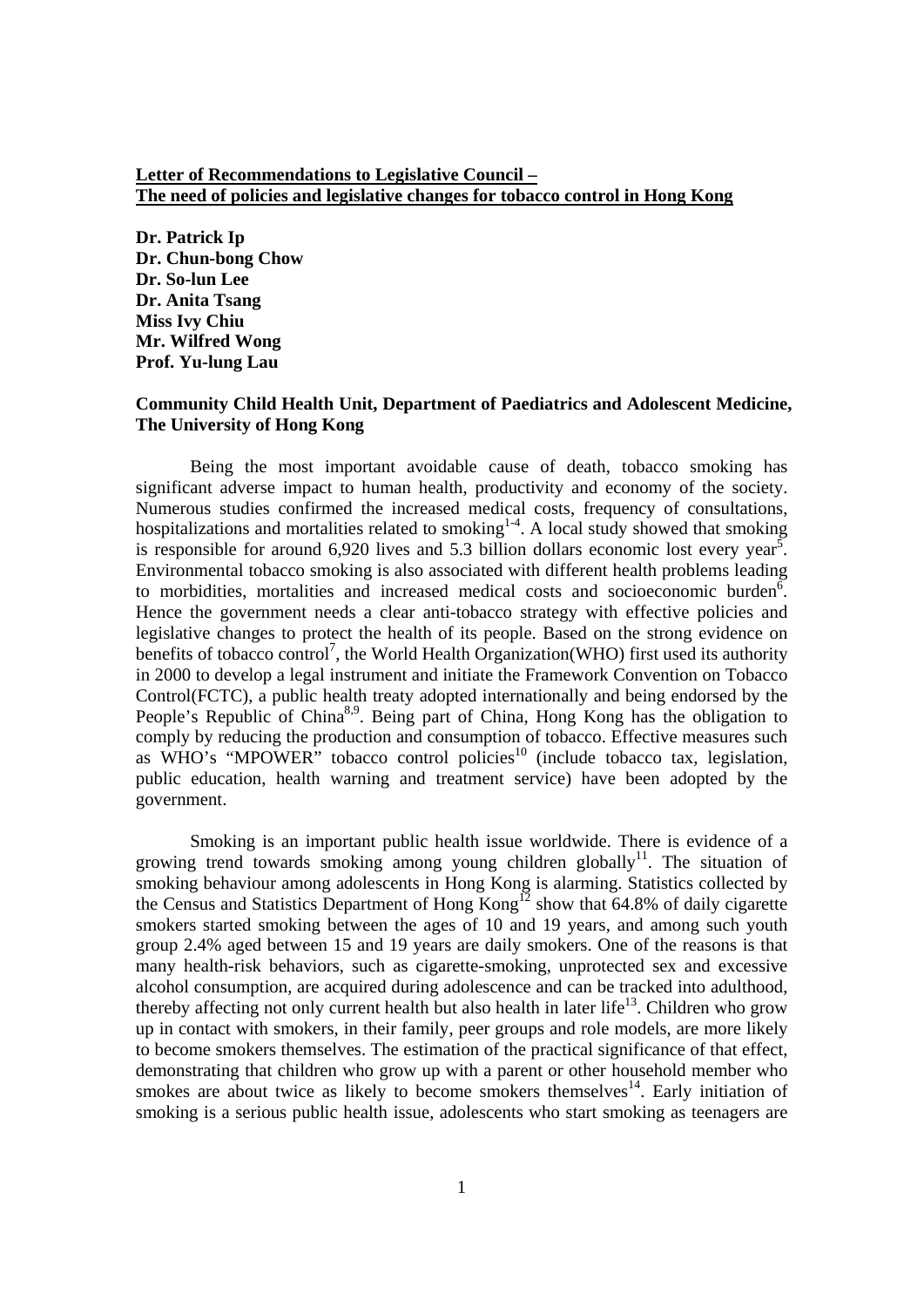most likely to be regular smokers as adults<sup>15</sup>. In Hong Kong, there is clear evidence that most smokers start smoking at young age<sup>12</sup>, as it is well known that motivating an adult smoker to modify his/her lifestyle is a very demanding job, it would be much more effective to implement policy targeting at preventing and stop smoking among adolescents and young population. In fact, the youth group poses specific challenges to health promoters. In comparison to patients looking for specific health treatments or information, adolescents without any chronic illness are not likely to be internally motivated to seek for help.

Reducing the prevalence of smoking in adolescents as well as adults requires measures to reduce the number of people who take up smoking, and increase the proportion of smokers who quit<sup>14</sup>. Preventing uptake inevitably takes some years to affect prevalence. Price of cigarettes is probably of potential relevance to smokers. By increasing tobacco tax which would be likely to have an immediate reduction of smoking uptake and since smoking uptake is driven in part by adult role-modeling, helping adult smokers to quit will also reduce the numbers of adolescents who take up smoking<sup>16</sup>. Regular price increases well above the rate of inflation, to develop and underpin more comprehensive approaches in prevention of smuggling and illicit supply of tobacco products, are therefore policy priorities.

Despite the progressive drop in smoking prevalence in Hong Kong from 23.3% in 1982 to 11.8% in 2008, there has been a rise in amount of cigarettes smoked by young population while the prevalence of female smokers remained static in recent years<sup>17</sup>. The protection of youth from tobacco addiction should be in top public health priority. This could be achieved by comprehensive school-based and public education, mass media campaigns, banning of tobacco advertisements, sponsorship of youth activities and sport events, and **price measures, which have been shown to be most effective in reducing tobacco use18, especially among young population, who are most sensitive to price.**

**With the previous success in reducing smoking prevalence after increasing tobacco tax in Hong Kong19, the government should further increase taxation to a level of 75-80% of retail price (current taxation level is 61-66%) for the sake of public health and interest.** Tobacco consumption increased in the period 2001-2009, when the taxation in Hong Kong remained static. Following the 50% tobacco tax increase in Jan 2009, immediate effect was shown on seven-fold increase of calls to the smoke quite hotline in the following months<sup>20</sup>. Meanwhile, the government needs to enforce legislation and stop illicit trade of untaxed cigarettes. The government should license all cigarettes retailers, use prepaid tax stickers to mark cigarette packets, enforce mandatory tracking of pack and impose fines on any violation. The government should abolish sales of duty free tobacco, which serves as a source of black market trading and impose unnecessary workload on customs officers.

Hong Kong needs more treatment facilities for nicotine addiction, which has been recognized as a chronic relapsing disorder<sup>21</sup>. In Hong Kong, majority of the smoking cessation interventions, including smoking cessation clinics and medications are targeted to adult smokers. Among smokers who were aware of smoking cessation services, less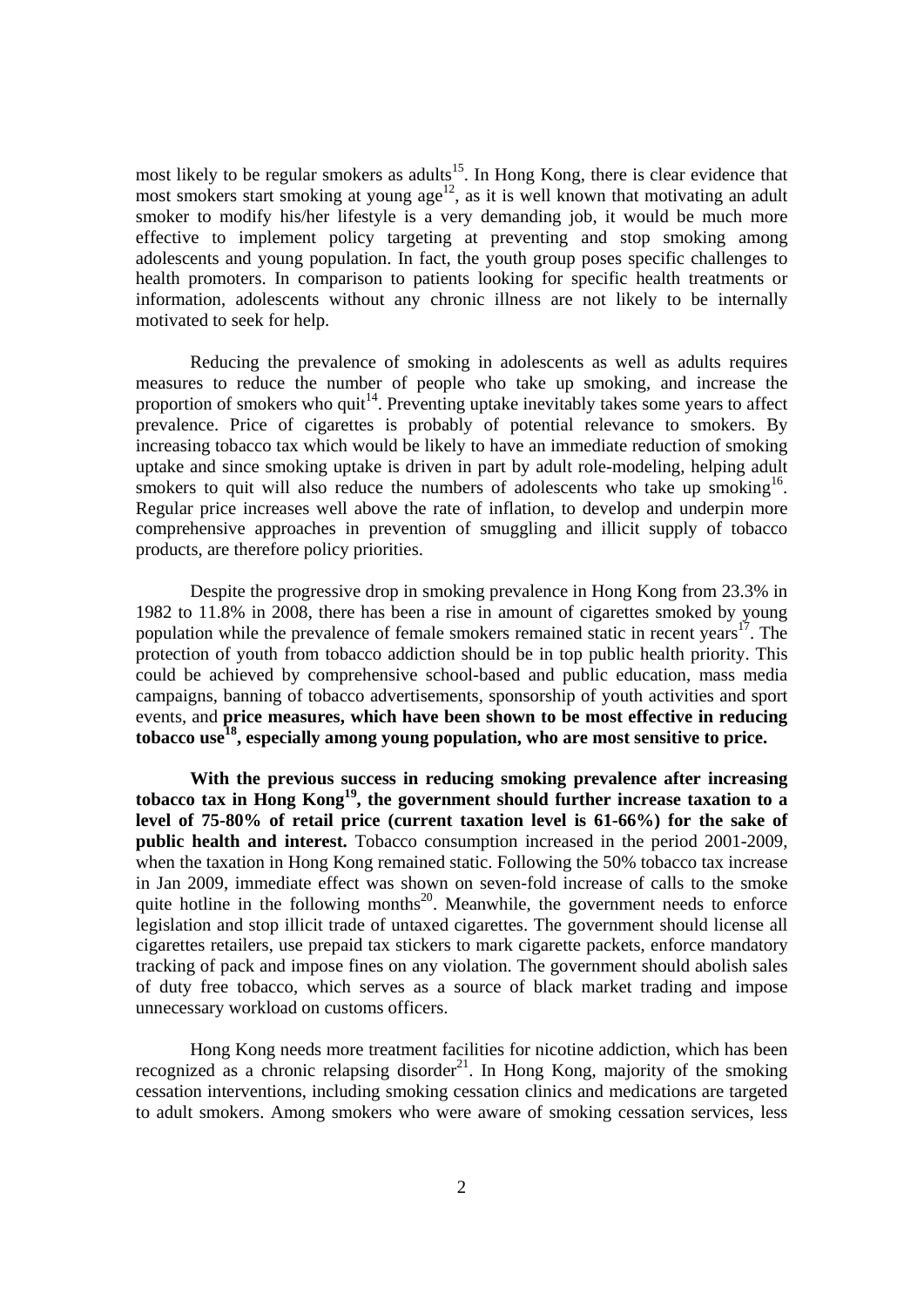than 10% had tried or would consider using the services<sup>22</sup>. However, the utilization rate is still relatively low among youth smokers as reported in a cross-sectional study of 129 youth smokers aged 24 or below attending a smoking cessation clinic in an 18-month period<sup>23</sup>. There is a need to design specific smoking cessation program for young smokers since there are important differences in youth and adult smoking<sup>24</sup>. Tobacco dependence treatment has stressed on continued patient education and counseling along with clinical treatment<sup>25</sup>. The current smoking cessation service in Hong Kong, though available with limited provision of clinic and hotline service from Department of Health and community organizations, is far from sufficient, it requires more resources, better training of undergraduate and postgraduate doctors to protect public health from tobacco use, more collaboration with primary care practitioners in private and public sectors and with collaborators at international level (e.g. Mayo Clinic) to provide evidence-based treatment for smokers.

Although a number of effective measures, include legislation, tobacco taxation, public education and smoking cessation service<sup>19</sup>, have been implemented in Hong Kong over past two decades, there are still a lot to be improved to achieve current international best practice. For example, in order to achieve a smoke-free Hong Kong, it needs more tobacco control officers, a legal onus on restaurants, bars and workplace managers to enforce tobacco control laws, and there must be adequate penalties. The government should consider new legislation against smoking in vehicles and in living, recreation and working area with young children and pregnant women in order to protect the most vulnerable children and fetus from avoidable health harms<sup>26-29</sup>. Laws requiring smokefree cars when children are present have been recently adopted in Australia that no-one is allowed to smoke in a motor vehicle if a person under  $18$  is present<sup>30</sup>. As one of the examples, which the Australian Government has taken action in reduce the impact of tobacco-related harm to the community, particularly among children. Such legislation should also be implemented in Hong Kong as a step forward in bringing Hong Kong to a smoke-free territory.

Furthermore, more stringent control on marketing and tobacco promotion should be adopted. The government should ban all brand extension, especially those aims to promote brands to young people on non-tobacco products, restrict cigarette display at point of sale, enforce plain packaging of all tobacco products and a new set of packet health warnings to replace the existing ones used since 2006. Meanwhile, the government should consider restricting tobacco products by banning flavours and reducing nicotine and addictive potential of products in order to reduce tobacco use<sup>18</sup>.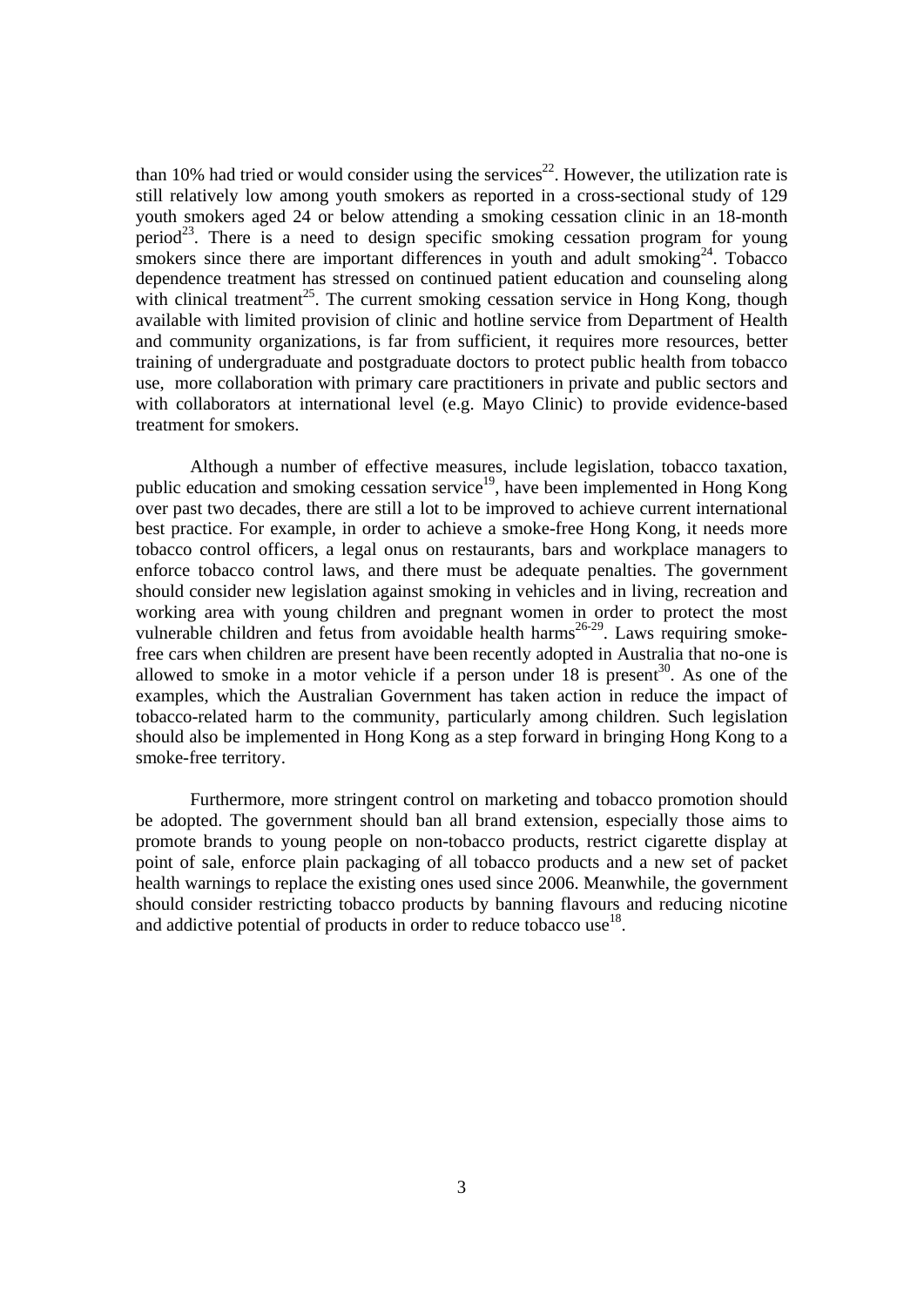## **Reference:**

1. Neubauer S, Welte R, Beiche A, Koenig H, Buesch K, Leidl R. Mortality, morbidity and costs attributable to smoking in Germany: update and a 10-year comparison. Tobacco Control. 2006; **15**(6): 464.

2. Lost P. Annual Smoking-Attributable Mortality, Years of Potential Life Lost, and Economic Costs--United States, 1995-1999. Journal of the American Medical Association. 2002; **287**(18): 2355.

3. Izumi Y, Tsuji I, Ohkubo T, Kuwahara A, Nishino Y, Hisamichi S. Impact of smoking habit on medical care use and its costs: a prospective observation of National Health Insurance beneficiaries in Japan. International Journal of epidemiology. 2001; **30**(3): 616.

4. Lam TH. Mortality and smoking in Hong Kong: case-control study of all adult deaths in 1998. British Medical Journal. 2001; **323**(7309): 361-365.

5. McGhee SM. Cost of tobacco-related diseases, including passive smoking, in Hong Kong. Tobacco Control. 2006; **15**(2): 125-30.

6. McGhee SM. Mortality associated with passive smoking in Hong Kong. British Medical Journal. 2005; **330**(7486): 287-8.

7. Taylor A, Bettcher D. WHO Framework Convention on Tobacco Control: a global ''good''for public health. Bulletin of the World Health Organization. 2000; **78**: 920-9.

8. World Health Organization. WHO framework convention on tobacco control. 2003; Available from: http://whqlibdoc.who.int/publications/2003/9241591013.pdf

9. Shibuya K, Ciecierski C, Guindon E, Bettcher D, Evans D, Murray C. WHO Framework Convention on Tobacco Control: development of an evidence based global public health treaty. British Medical Journal. 2003; **327**(7407): 154.

10. World Health Organization. Report on the global tobacco epidemic, 2008: the MPOWER package. WHO, Geneva. 2008.

11. World Health Organization. Smoking Statistics. 2002; Available from http://www.wpro.who.int/media\_centre/fact\_sheets/fs\_20020528.html

12. Census and Statistics Department. Thematic Household Survey Report No. 36: Pattern of Smoking & Application of Information Technology. 2008 Available from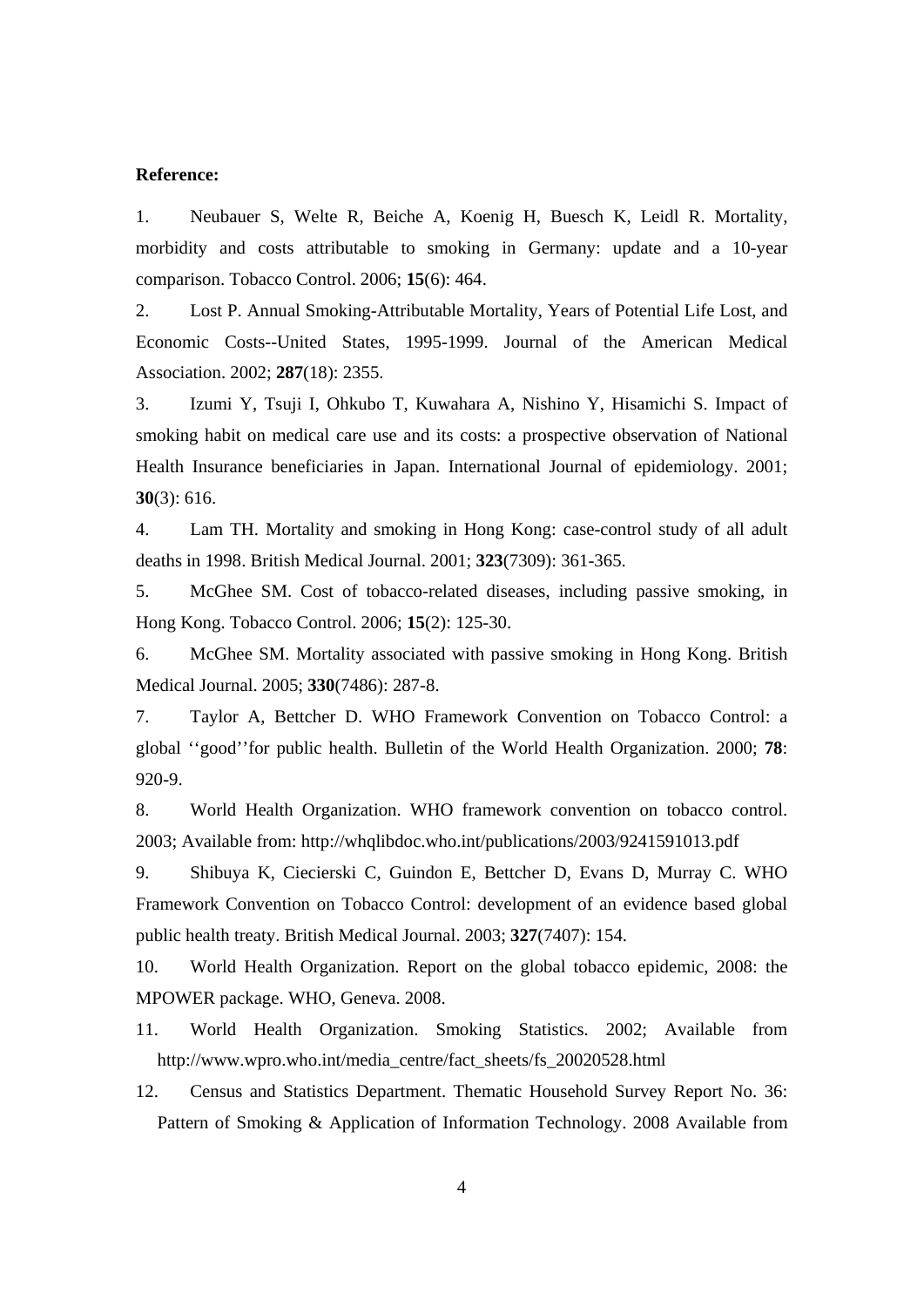http://www.censtatd.gov.hk/products\_and\_services/products/publications/statistical\_re port/social\_data/index\_cd\_B1130236\_dt\_latest\_t.jsp

- 13. Kelder, SH, Perry, CL, Klepp, KI, Lytle, LL. Longitudinal tracking of adolescent smoking, physical activity, and food choice behaviors. American Journal of Public Health, 1994; **84**: 1121–6.
- 14. Tobacco Advisory Group of the Royal College of Physicians. Passive smoking and children. London: Royal College of Physicians, 2010.
- 15. Rogacheva A, Laatikainen T, Patja K, Paavola M, Tossavainen K, Vartiainen E. Smoking and related factors of the social environment among adolescents in the Republic of Karelia, Russia in 1995 and 2004. European Journal of Public Health, 2008; **18**(6), 630–6.
- 16. Loke, AY, Wong, YPI. Smoking among young children in Hong Kong: influence of parental smoking. Journal of Advanced Nursing. 2010; **66**(12), 2659-70.

17. Census and Statistics Department, Hong Kong Special Administrative Region. Thematic Household Survey (formerly General Household Survey), Nov 2008; Available from: http://www.statistics.gov.

18. Hammond D, Reid J. Priorities for Reducing Adult Smoking. 2009; Available from

http://davidhammond.ca/Old%20Website/Publication%20new/Reducing%20adult%20pr evalence%20(Hammond%202009).pdf

19. Koplan JP, An WK, Lam RM. Hong Kong: a model of successful tobacco control in China. Lancet. 2010; **375**(9723): 1330-1.

20. Tam B, Lam R, Lai C. Legislation and implementation of tobacco control polices in Hong Kong. The Second China Health Education and Health Promotion Conference. Shenzen, China; 2009.

21. Kandel D, Chen K. Extent of smoking and nicotine dependence in the United States: 1991-1993. Nicotine & Tobacco Research. 2000; **2**(3): 263.

22. Census & Statistics Department, Hong Kong Special Administrative Region. Thematic household survey report no. 26: Pattern of smoking. Hong Kong: Census & Statistics Departemnt.

5